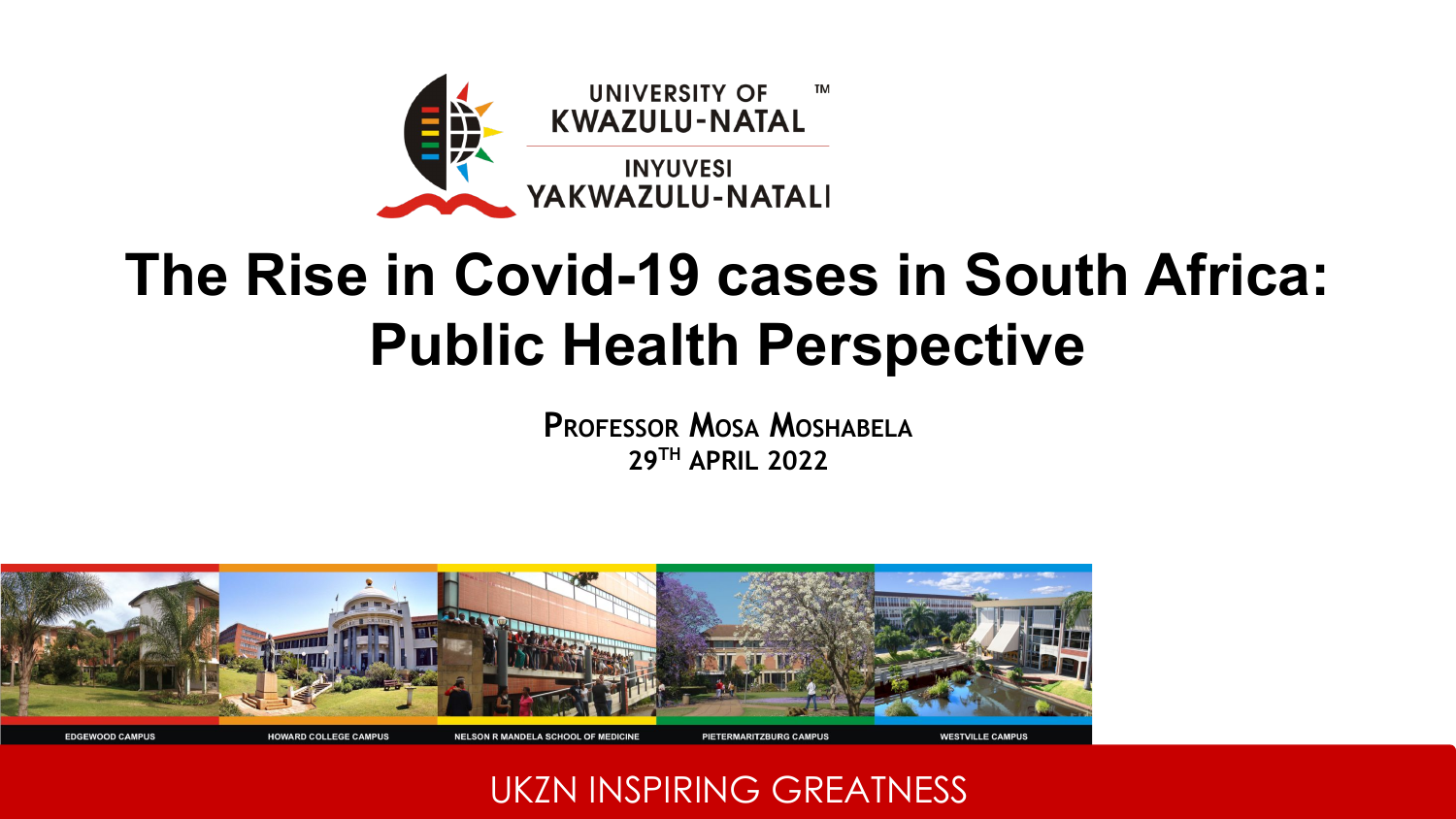# Increased Burden of Covid-19

- Case Thresholds significant increase
	- 5 cases per 100 000 breached
	- 30 cases per 100 000 (weekly) breached
	- 30% of previous peak not breached
- Positivity Rate significant increase
	- Did not decline below 6.1%, now 17.7%
- Hospitalizations visible increase (65+)
- Hospital Deaths very minimal increase
- Excess deaths no clear increase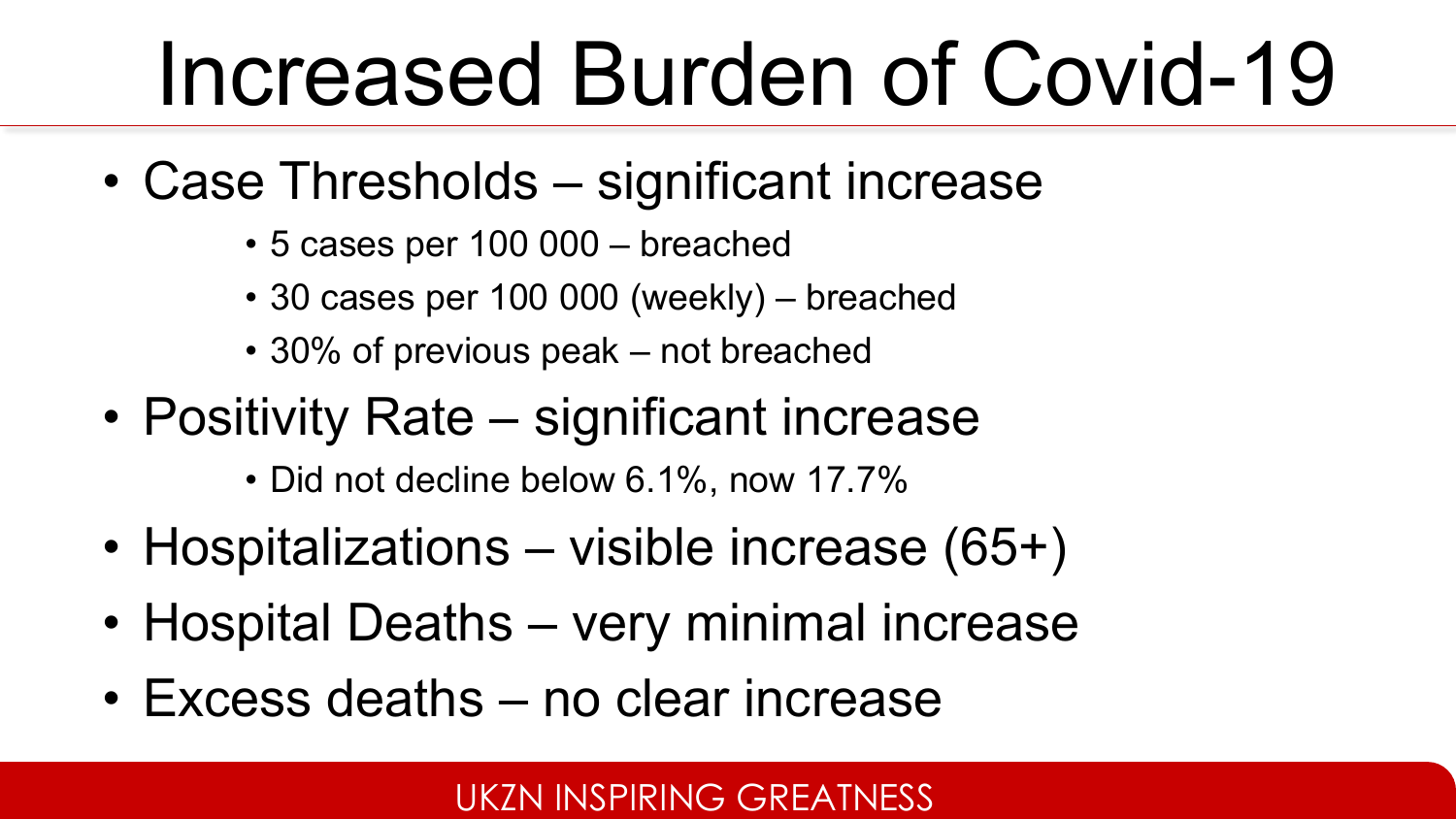## Covid-19 Cases by Province

#### 7-day moving average cases per 100,000 population

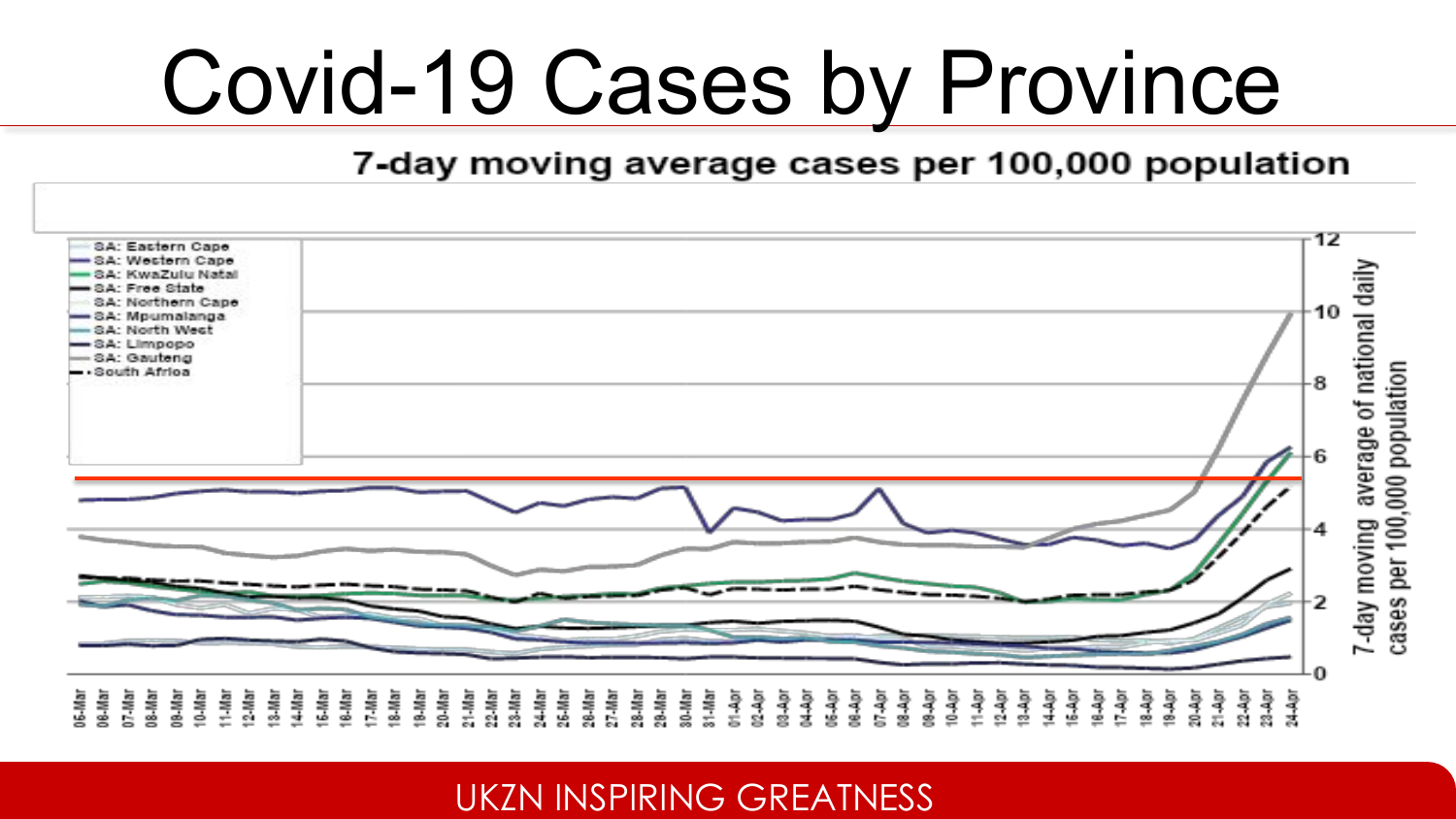# Arrival of the 5<sup>th</sup> Covid-19 Wave

### **Sustained Trajectory vs**

- Continued increase in cases, positivity, admissions and deaths
- First since the ending of the state of disaster – reduced restrictions
- First to be driven by a sub-variant – sublineage of **Omicron**

### **Unsustained Trajectory**

- Short-lived following Easter weekend and lifting of restrictions
- Repeat of the short-lived BA.2 resurgence at the tail end of the  $4<sup>th</sup>$  wave
- The delicate balance of retained and lost immunity against Omicron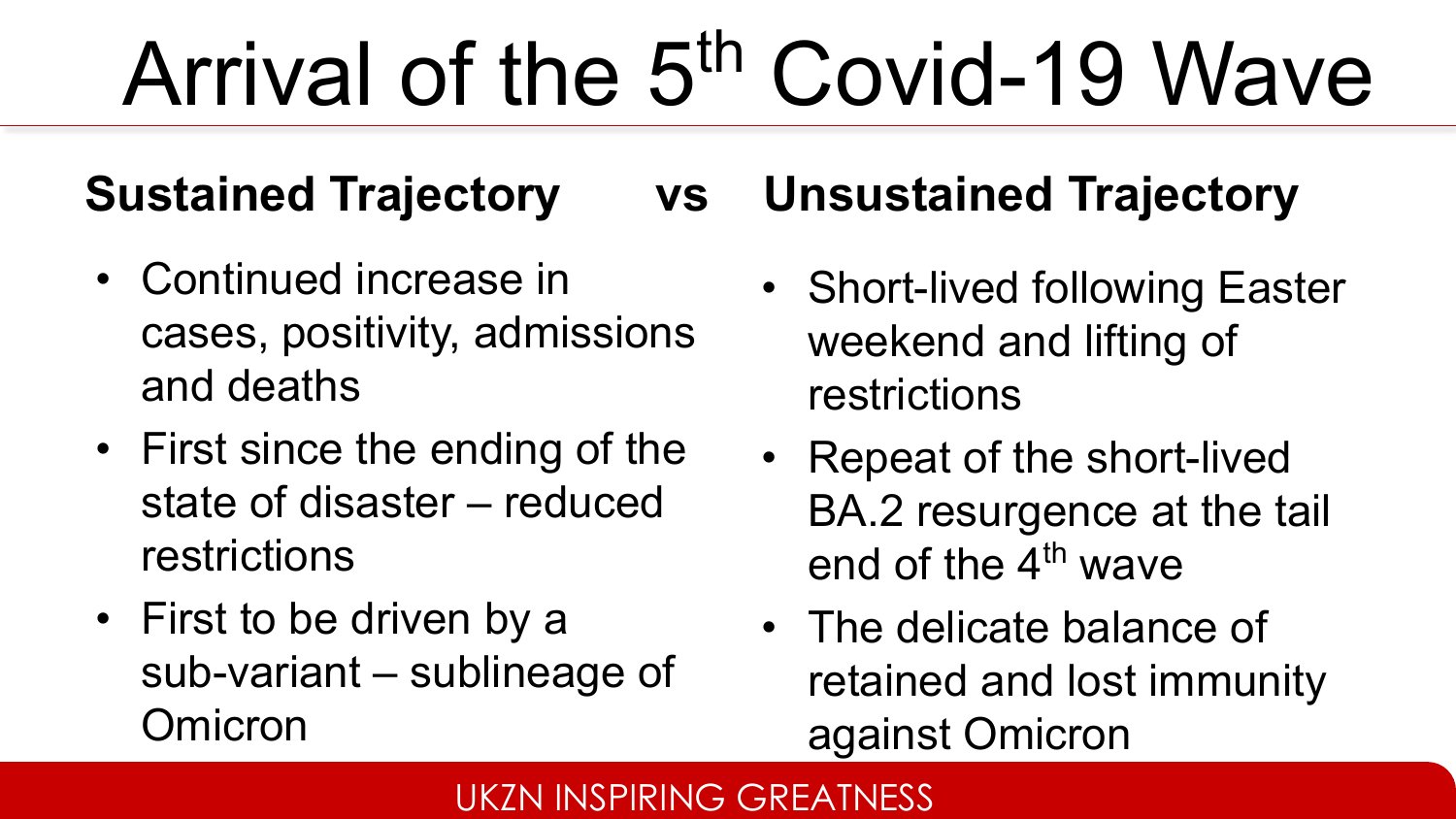## What is driving the  $5<sup>th</sup>$  wave?

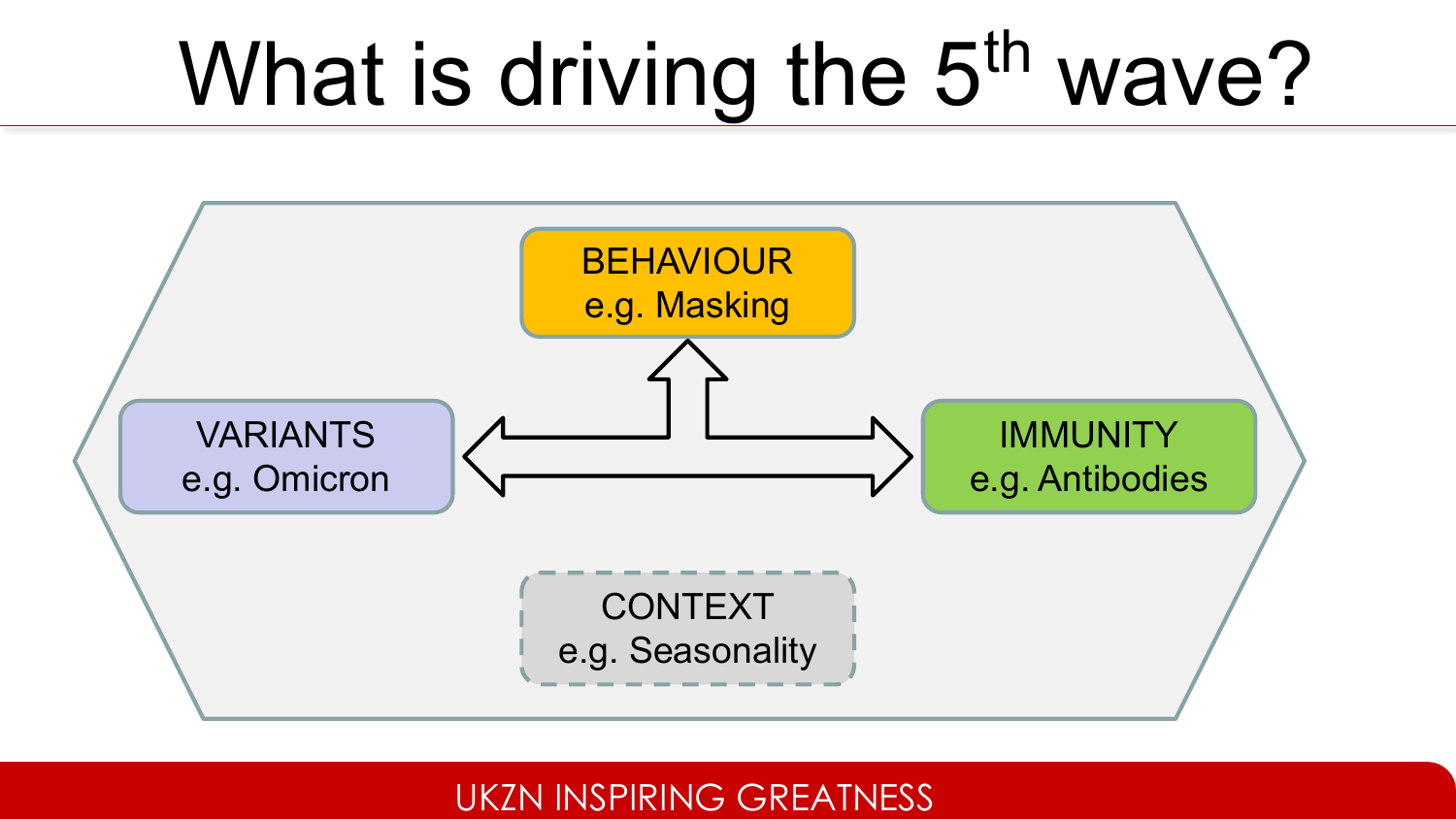# Approach to COVID-19 in SA

**Containment (Prevention)**

**(Focus on communities) vs**

- Personal responsibility to protect self and others
- Public health and social measures (previously non-pharmaceutical interventions)
- Self-isolation when mildly symptomatic
- Seeking healthcare when symptoms get worse

### **Mitigation (Response) (Focus on Health Systems)**

- State responsibility to protect the health system from excessive strain
- Protecting the health workforce and services
- Management of severe disease in hospitals and clinics
- Active surveillance and management of cluster outbreaks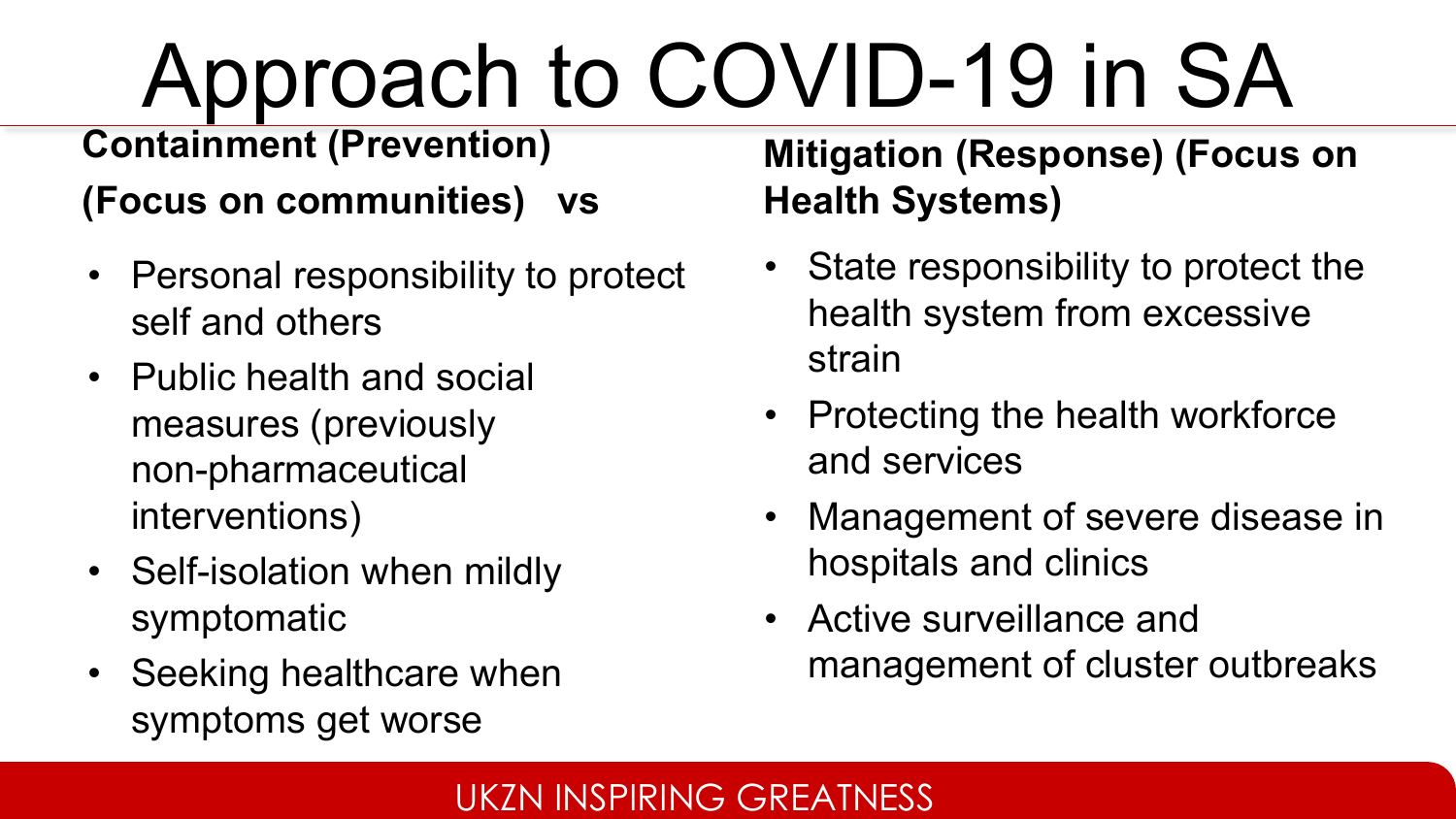# Prevent the effects of Long Covid

- The symptoms that continue or develop after acute covid-19 infection and which cannot be explained by an alternative diagnosis.
- Includes ongoing symptomatic Covid-19, from 4 12 weeks post-infection, and post-Covid-19 syndrome, beyond 12 weeks post-infection.



*Raveendran, A. V., et al (2021). Long COVID: An overview. Diabetes Metab Syndr*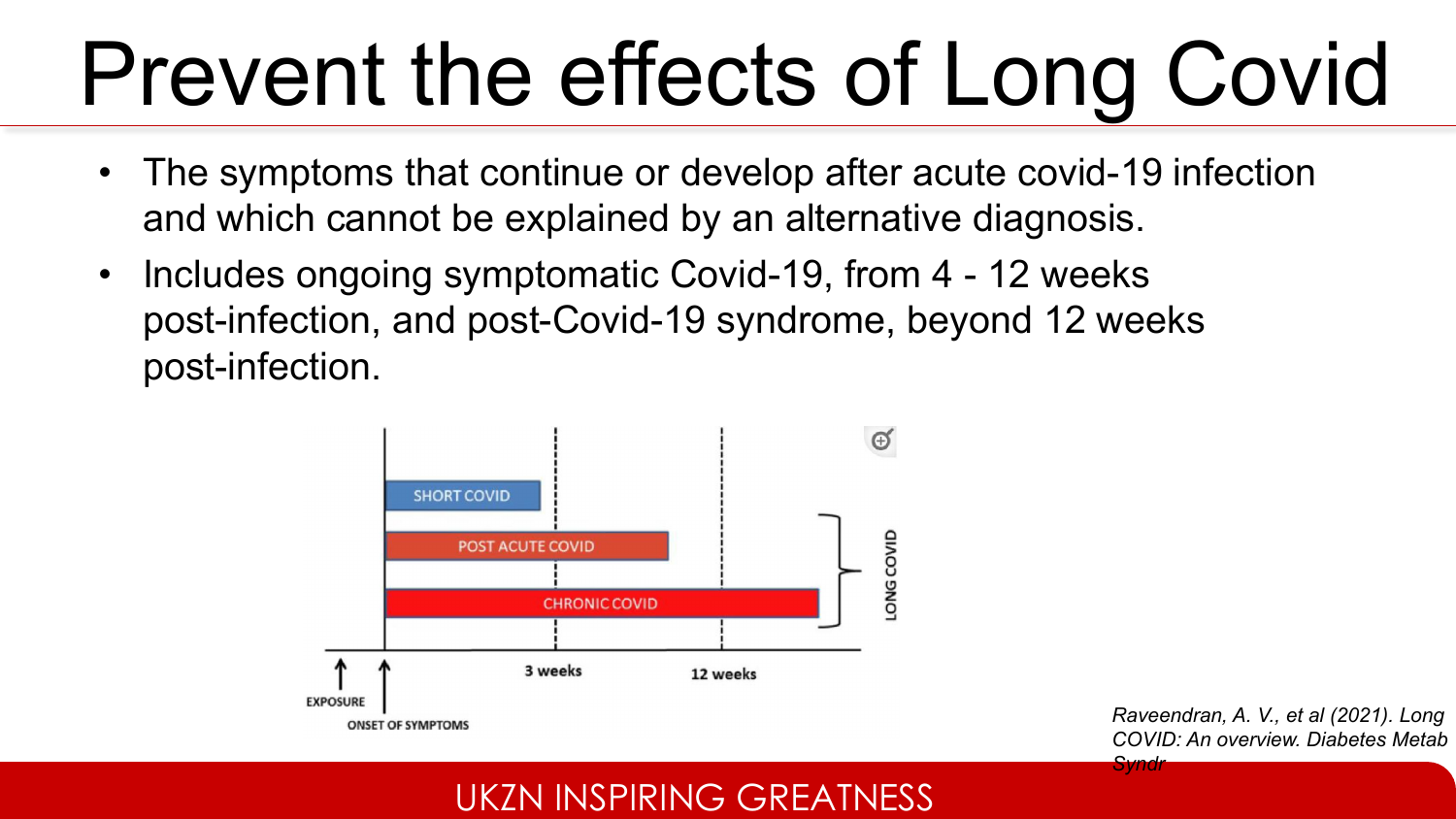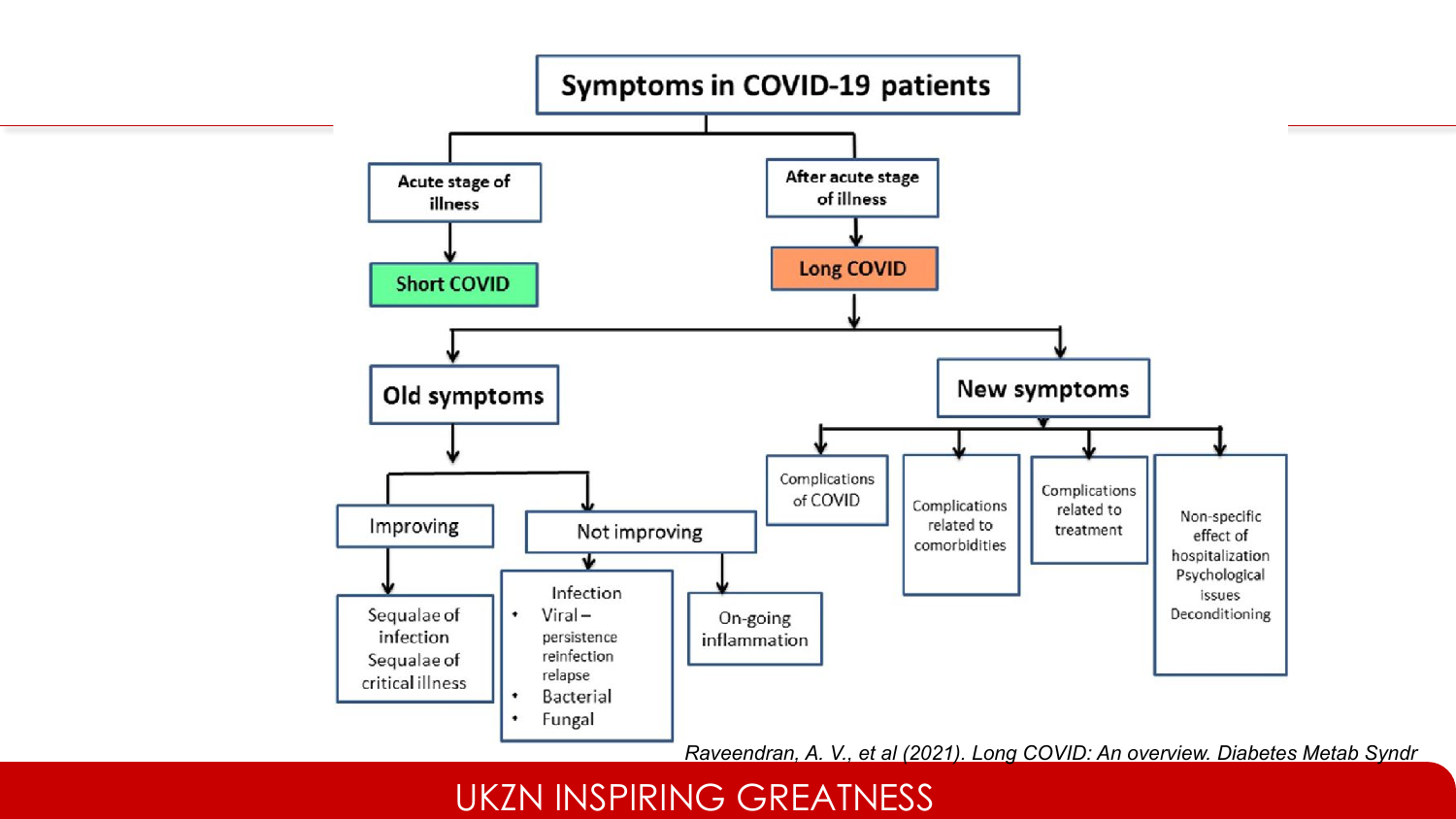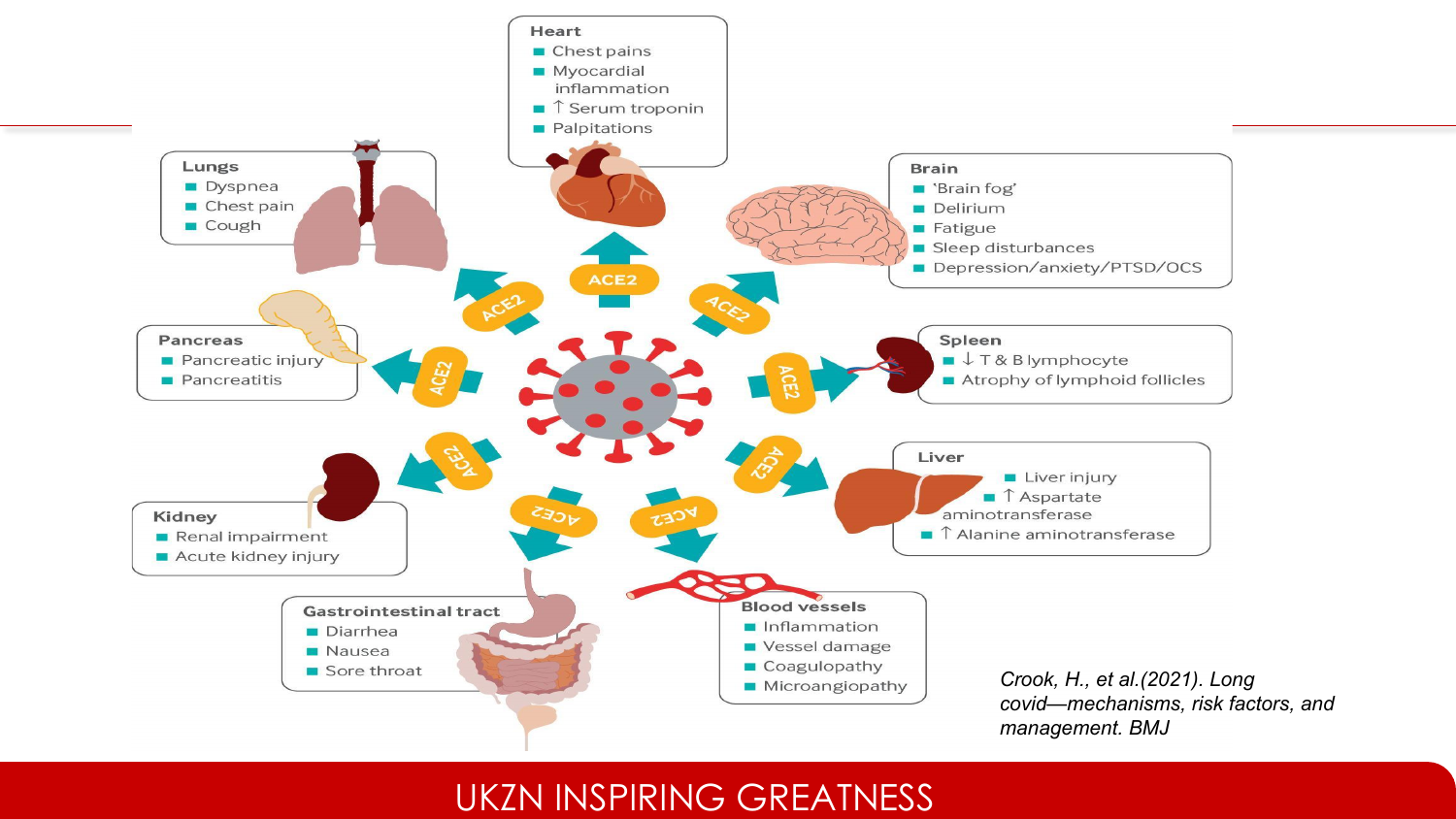# Growing Problem of Co-Infections

- **• Co-infection**
	- Discovery of other respiratory pathogens in patients with SARS-CoV-2 infection at the time of a SARS-CoV-2 infection diagnosis *(Musuuza et al. (2021), PLoS ONE)*

### **• Superinfection**

- Subsequent discovery of other respiratory pathogens during care for SARS-CoV-2 infection.
- Co-infection with influenza viruses was associated with increased odds of receiving invasive mechanical ventilation compared with SARS-CoV-2 mono-infection\*.
- SARS-CoV-2 co-infections with influenza viruses and adenoviruses were each significantly associated with increased odds of death *(Swets et al. (2022), The Lancet)*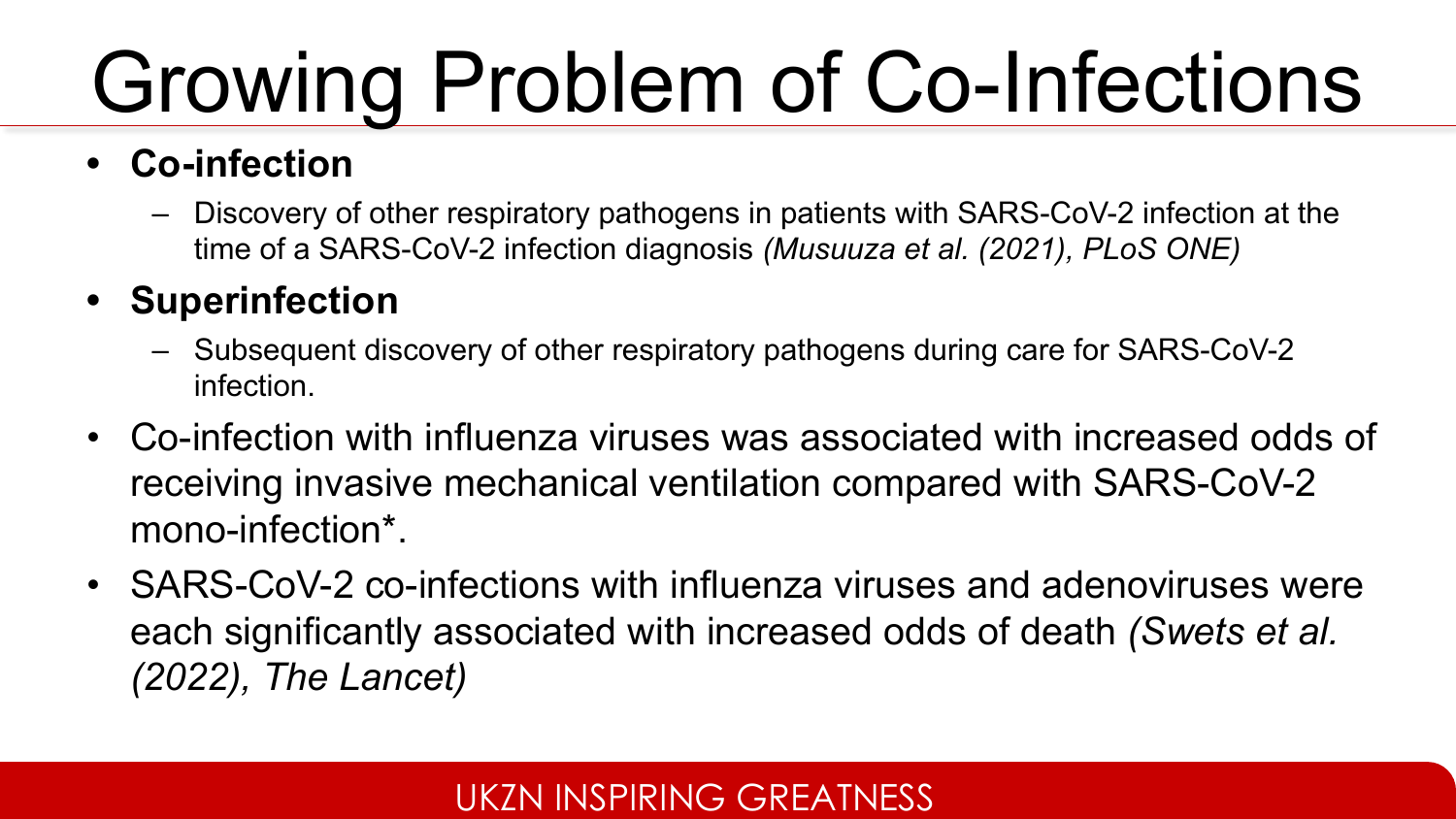# Protect the Most Vulnerable

- Covid-19 infection rates and deaths are unequal, with the greatest hardship on those individuals living with intersecting vulnerabilities
- Most vulnerable:
	- underlying co-morbidities, children, homeless, people with disabilities, women, pregnant, migrants, prisoners and foreign nationals.
- In SA, health outcomes and access to ICU vary by race between the public and the private sector *(Jassat et al. In Press)*
- Targeted policies and actions are needed to protect those with the greatest socioeconomic vulnerability.